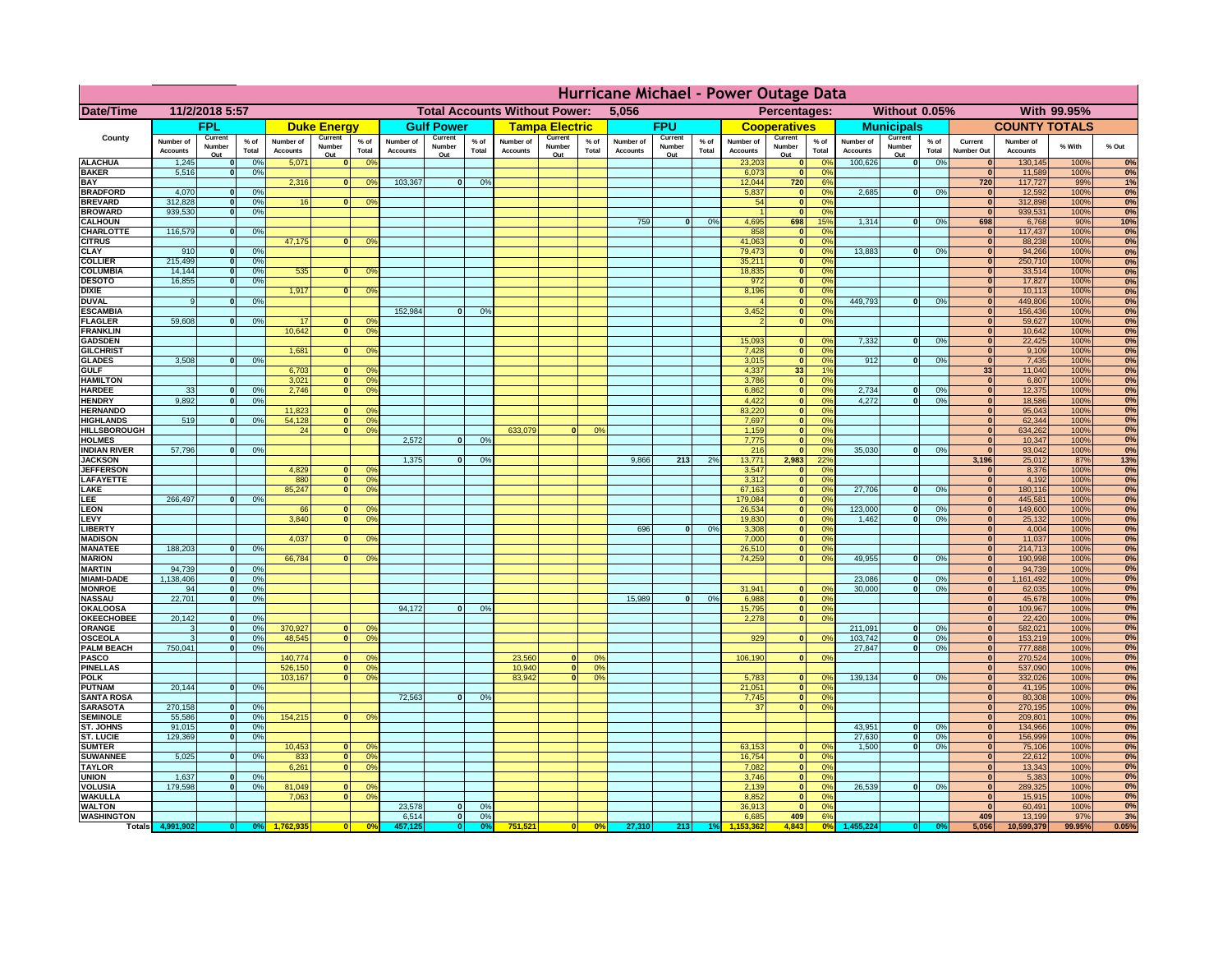# 11/2/2018 6:00 AM Hurricane Michael

| <b>Power Provider</b>                   | <b>County</b>       | <b>Number of Customers</b> | <b>Current Number Out</b> | <b>Outage Percentage</b> | <b>Estimated Restore Time</b> |
|-----------------------------------------|---------------------|----------------------------|---------------------------|--------------------------|-------------------------------|
|                                         |                     |                            |                           |                          |                               |
| West Florida Electric Cooperative, Inc. | <b>JACKSON</b>      | 13,723                     | 2,940                     | 21.42%                   | >5 days                       |
| Gulf Coast Electric Cooperative, Inc.   | BAY                 | 12,044                     | 720                       | 5.98%                    | >5 days                       |
| West Florida Electric Cooperative, Inc. | <b>CALHOUN</b>      | 2,852                      | 652                       | 22.86%                   | >5 days                       |
| West Florida Electric Cooperative, Inc. | WASHINGTON          | 4,260                      | 341                       | 8.00%                    | >5 days                       |
| Florida Public Utilities Corporation    | <b>JACKSON</b>      | 9,866                      | 213                       | 2.16%                    | 72                            |
| Gulf Coast Electric Cooperative, Inc.   | WASHINGTON          | 2,425                      | 68                        | 2.80%                    | >5 days                       |
| Gulf Coast Electric Cooperative, Inc.   | <b>CALHOUN</b>      | 1,843                      | 46                        | 2.50%                    | >5 days                       |
| Gulf Coast Electric Cooperative, Inc.   | <b>JACKSON</b>      | 48                         | 43                        | 89.58%                   | >5 days                       |
| Gulf Coast Electric Cooperative, Inc.   | <b>GULF</b>         | 4,337                      | 33                        | 0.76%                    | >5 days                       |
| Central Florida Electric Cooperative    | <b>ALACHUA</b>      | 875                        | 0                         | 0.00%                    | TBD                           |
|                                         |                     |                            | $\mathbf 0$               |                          |                               |
| Central Florida Electric Cooperative    | <b>DIXIE</b>        | 7,595                      |                           | 0.00%                    | <b>TBD</b>                    |
| Central Florida Electric Cooperative    | <b>GILCHRIST</b>    | 7,424                      | $\mathbf 0$               | 0.00%                    | Restored                      |
| Central Florida Electric Cooperative    | LAFAYETTE           | 9                          | $\mathbf 0$               | 0.00%                    | <b>TBD</b>                    |
| Central Florida Electric Cooperative    | LEVY                | 17,513                     | $\pmb{0}$                 | 0.00%                    | Restored                      |
| Central Florida Electric Cooperative    | <b>MARION</b>       | 9                          | $\mathbf 0$               | 0.00%                    | TBD                           |
| Chattahoochee Electric                  | GADSDEN             | 1,173                      | $\mathbf 0$               | 0.00%                    | Restored                      |
| Choctawhatchee Electric Cooperative     | <b>HOLMES</b>       | 293                        | $\mathbf 0$               | 0.00%                    | Restored                      |
| Choctawhatchee Electric Cooperative     | <b>OKALOOSA</b>     | 15,795                     | $\pmb{0}$                 | 0.00%                    | Restored                      |
| Choctawhatchee Electric Cooperative     | <b>SANTA ROSA</b>   | 201                        | $\mathbf 0$               | 0.00%                    | Restored                      |
|                                         |                     |                            | $\pmb{0}$                 |                          |                               |
| Choctawhatchee Electric Cooperative     | <b>WALTON</b>       | 36,812                     |                           | 0.00%                    | Restored                      |
| City of Alachua                         | <b>ALACHUA</b>      | 4,426                      | $\mathbf 0$               | 0.00%                    | TBD                           |
| City of Bartow                          | <b>POLK</b>         | 11,790                     | $\mathbf 0$               | 0.00%                    | TBD                           |
| City of Blountstown                     | <b>CALHOUN</b>      | 1,314                      | $\pmb{0}$                 | 0.00%                    | Restored                      |
| City of Bushnell                        | <b>SUMTER</b>       | 1,500                      | $\mathbf 0$               | 0.00%                    | TBD                           |
| City of Clewiston                       | <b>HENDRY</b>       | 4,272                      | $\pmb{0}$                 | 0.00%                    | TBD                           |
| City of Fort Meade                      | <b>POLK</b>         | 2,379                      | $\mathbf 0$               | 0.00%                    | TBD                           |
| City of Havana                          | <b>GADSDEN</b>      | 1,391                      | $\mathbf 0$               | 0.00%                    | Restored                      |
|                                         |                     |                            |                           |                          |                               |
| City of Leesburg                        | LAKE                | 22,000                     | $\mathbf 0$               | 0.00%                    | TBD                           |
| City of Moore Haven                     | <b>GLADES</b>       | 912                        | $\mathbf 0$               | 0.00%                    | <b>TBD</b>                    |
| City of Mount Dora                      | LAKE                | 5,706                      | $\mathbf 0$               | 0.00%                    | TBD                           |
| City of Newberry                        | <b>ALACHUA</b>      | 1,727                      | $\mathbf 0$               | 0.00%                    | <b>TBD</b>                    |
| City of Quincy                          | GADSDEN             | 4,768                      | $\mathbf 0$               | 0.00%                    | Restored                      |
| City of Starke                          | <b>BRADFORD</b>     | 2,685                      | $\mathbf 0$               | 0.00%                    | <b>TBD</b>                    |
| City of Tallahassee                     | LEON                | 123,000                    | $\pmb{0}$                 | 0.00%                    | Restored                      |
| City of Vero Beach                      | <b>INDIAN RIVER</b> | 35,030                     | $\mathbf 0$               | 0.00%                    | <b>TBD</b>                    |
|                                         |                     |                            |                           |                          |                               |
| City of Wauchula                        | HARDEE              | 2,734                      | $\pmb{0}$                 | 0.00%                    | TBD                           |
| City of Williston                       | LEVY                | 1,462                      | $\pmb{0}$                 | 0.00%                    | <b>TBD</b>                    |
| City of Winter Park                     | ORANGE              | 13,941                     | $\pmb{0}$                 | 0.00%                    | TBD                           |
| Clay Electric Cooperative               | <b>ALACHUA</b>      | 22,328                     | $\mathbf 0$               | 0.00%                    | <b>TBD</b>                    |
| Clay Electric Cooperative               | <b>BAKER</b>        | 2,476                      | 0                         | 0.00%                    | TBD                           |
| Clay Electric Cooperative               | <b>BRADFORD</b>     | 5,837                      | $\mathbf 0$               | 0.00%                    | <b>TBD</b>                    |
| Clay Electric Cooperative               | <b>CLAY</b>         | 79,473                     | $\pmb{0}$                 | 0.00%                    | TBD                           |
| Clay Electric Cooperative               | <b>COLUMBIA</b>     | 16,922                     | $\mathbf 0$               | 0.00%                    | <b>TBD</b>                    |
| Clay Electric Cooperative               | <b>DUVAL</b>        | 4                          | $\pmb{0}$                 | 0.00%                    | TBD                           |
|                                         |                     |                            |                           |                          |                               |
| Clay Electric Cooperative               | <b>FLAGLER</b>      | $\overline{2}$             | $\pmb{0}$                 | 0.00%                    | <b>TBD</b>                    |
| Clay Electric Cooperative               | <b>GILCHRIST</b>    | $\overline{4}$             | $\mathbf 0$               | 0.00%                    | TBD                           |
| Clay Electric Cooperative               | LAKE                | 2,239                      | $\pmb{0}$                 | 0.00%                    | <b>TBD</b>                    |
| Clay Electric Cooperative               | LEVY                | 712                        | $\mathbf 0$               | 0.00%                    | TBD                           |
| Clay Electric Cooperative               | <b>MARION</b>       | 16,301                     | $\mathbf 0$               | 0.00%                    | TBD                           |
| Clay Electric Cooperative               | PUTNAM              | 21,051                     | 0                         | 0.00%                    | TBD                           |
| Clay Electric Cooperative               | SUWANNEE            | 5 <sup>1</sup>             | $\mathbf 0$               | 0.00%                    | <b>TBD</b>                    |
|                                         |                     |                            |                           |                          |                               |
| Clay Electric Cooperative               | <b>UNION</b>        | 3,746                      | 0                         | 0.00%                    | TBD<br><b>TBD</b>             |
| Clay Electric Cooperative               | <b>VOLUSIA</b>      | 2,139                      | $\mathbf 0$               | 0.00%                    |                               |
| Duke Energy                             | <b>ALACHUA</b>      | 5,071                      | $\pmb{0}$                 | 0.00%                    | Restored                      |
| Duke Energy                             | BAY                 | 2,316                      | $\pmb{0}$                 | 0.00%                    | TBD                           |
| Duke Energy                             | <b>BREVARD</b>      | 16                         | $\pmb{0}$                 | 0.00%                    | Restored                      |
| Duke Energy                             | <b>CITRUS</b>       | 47,175                     | $\mathbf 0$               | 0.00%                    | Restored                      |
| Duke Energy                             | COLUMBIA            | 535                        | 0                         | 0.00%                    | Restored                      |
| Duke Energy                             | <b>DIXIE</b>        | 1,917                      | $\mathbf 0$               | 0.00%                    | Restored                      |
|                                         |                     |                            |                           |                          |                               |
| Duke Energy                             | <b>FLAGLER</b>      | 17                         | 0                         | 0.00%                    | Restored                      |
| Duke Energy                             | <b>FRANKLIN</b>     | 10,642                     | $\pmb{0}$                 | 0.00%                    | Restored                      |
| Duke Energy                             | <b>GILCHRIST</b>    | 1,681                      | 0                         | 0.00%                    | Restored                      |
| Duke Energy                             | <b>GULF</b>         | 6,703                      | $\pmb{0}$                 | 0.00%                    | TBD                           |
| Duke Energy                             | <b>HAMILTON</b>     | 3,021                      | $\pmb{0}$                 | 0.00%                    | Restored                      |
| Duke Energy                             | HARDEE              | 2,746                      | $\pmb{0}$                 | 0.00%                    | Restored                      |
| Duke Energy                             | HERNANDO            | 11,823                     | $\pmb{0}$                 | 0.00%                    | Restored                      |
| Duke Energy                             | <b>HIGHLANDS</b>    | 54,128                     | $\pmb{0}$                 | 0.00%                    | Restored                      |
| Duke Energy                             | HILLSBOROUGH        | 24                         | $\pmb{0}$                 | 0.00%                    | Restored                      |
|                                         |                     |                            |                           |                          |                               |
| Duke Energy                             | <b>JEFFERSON</b>    | 4,829                      | $\pmb{0}$                 | 0.00%                    | Restored                      |
| Duke Energy                             | LAFAYETTE           | 880                        | $\pmb{0}$                 | 0.00%                    | Restored                      |
| Duke Energy                             | LAKE                | 85,247                     | $\pmb{0}$                 | 0.00%                    | Restored                      |
| Duke Energy                             | LEON                | 66                         | $\pmb{0}$                 | 0.00%                    | Restored                      |
| Duke Energy                             | LEVY                | 3,840                      | $\pmb{0}$                 | 0.00%                    | Restored                      |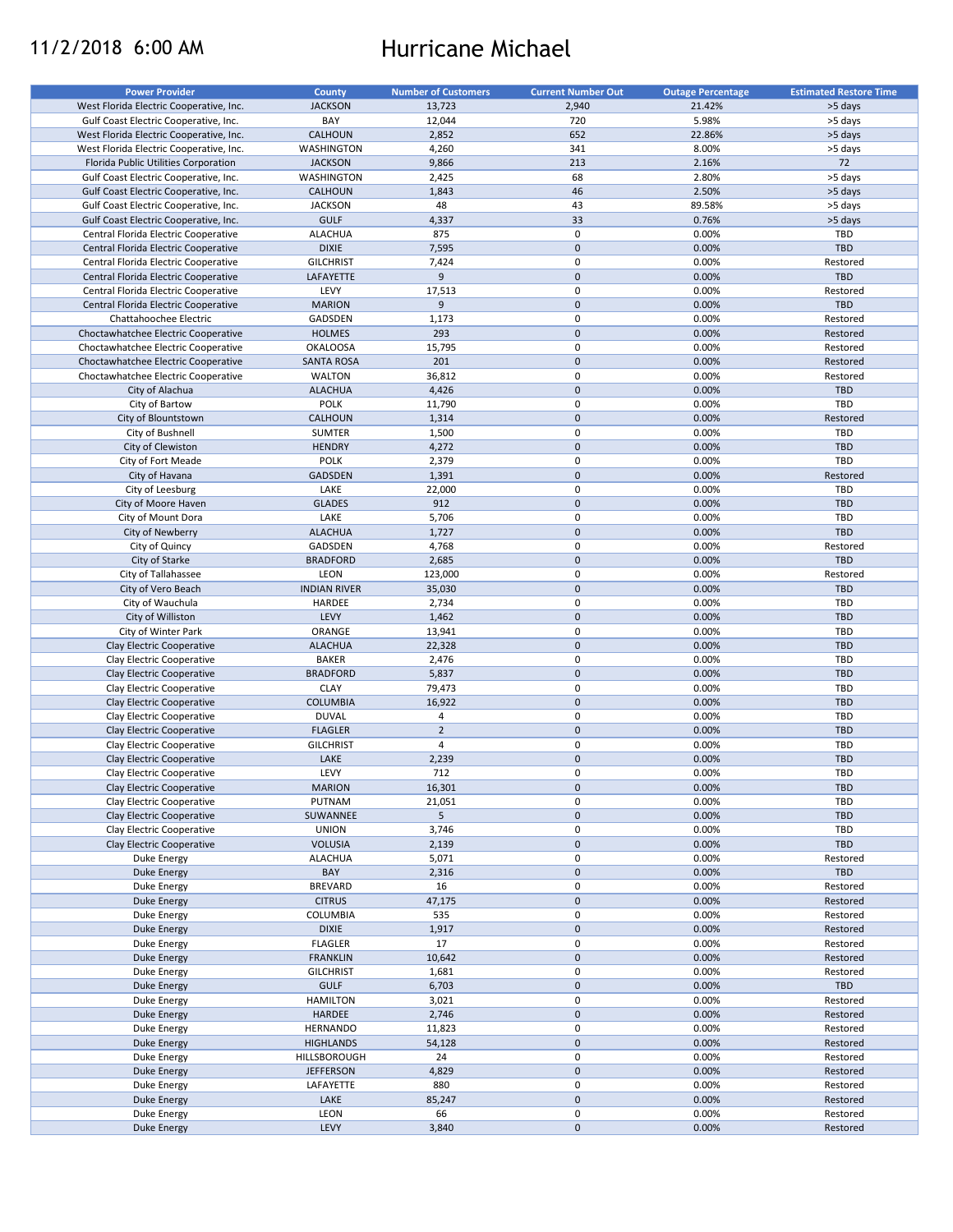## 11/2/2018 6:00 AM Hurricane Michael

| Duke Energy                                        | <b>MADISON</b>      | 4,037          | 0           | 0.00% | Restored   |
|----------------------------------------------------|---------------------|----------------|-------------|-------|------------|
| <b>Duke Energy</b>                                 | <b>MARION</b>       | 66,784         | $\mathbf 0$ | 0.00% | Restored   |
|                                                    |                     |                |             |       |            |
| Duke Energy                                        | ORANGE              | 370,927        | 0           | 0.00% | Restored   |
| <b>Duke Energy</b>                                 | <b>OSCEOLA</b>      | 48,545         | $\mathbf 0$ | 0.00% | Restored   |
| Duke Energy                                        | PASCO               | 140,774        | 0           | 0.00% | Restored   |
|                                                    |                     |                |             |       |            |
| Duke Energy                                        | <b>PINELLAS</b>     | 526,150        | $\mathbf 0$ | 0.00% | Restored   |
| Duke Energy                                        | <b>POLK</b>         | 103,167        | 0           | 0.00% | Restored   |
| <b>Duke Energy</b>                                 | SEMINOLE            | 154,215        | $\mathbf 0$ | 0.00% | Restored   |
|                                                    |                     |                |             |       |            |
| Duke Energy                                        | <b>SUMTER</b>       | 10,453         | $\mathsf 0$ | 0.00% | Restored   |
| <b>Duke Energy</b>                                 | SUWANNEE            | 833            | $\mathbf 0$ | 0.00% | Restored   |
| Duke Energy                                        | <b>TAYLOR</b>       | 6,261          | $\mathsf 0$ | 0.00% | Restored   |
|                                                    |                     |                |             |       |            |
| <b>Duke Energy</b>                                 | <b>VOLUSIA</b>      | 81,049         | $\mathbf 0$ | 0.00% | Restored   |
| Duke Energy                                        | WAKULLA             | 7,063          | $\pmb{0}$   | 0.00% | Restored   |
| Escambia River Electric Cooperative, Inc.          |                     |                | $\mathbf 0$ |       |            |
|                                                    | <b>ESCAMBIA</b>     | 3,452          |             | 0.00% | TBD        |
| Escambia River Electric Cooperative, Inc.          | <b>SANTA ROSA</b>   | 7,544          | $\mathsf 0$ | 0.00% | <b>TBD</b> |
| Florida Keys Electric Cooperative                  | <b>MONROE</b>       | 31,941         | $\mathbf 0$ | 0.00% | <b>TBD</b> |
|                                                    |                     |                |             |       |            |
| Florida Power and Light Company                    | <b>ALACHUA</b>      | 1,245          | $\mathbf 0$ | 0.00% | <b>TBD</b> |
| Florida Power and Light Company                    | <b>BAKER</b>        | 5,516          | $\mathbf 0$ | 0.00% | <b>TBD</b> |
| Florida Power and Light Company                    | <b>BRADFORD</b>     | 4,070          | 0           | 0.00% | <b>TBD</b> |
|                                                    |                     |                |             |       |            |
| Florida Power and Light Company                    | <b>BREVARD</b>      | 312,828        | $\mathbf 0$ | 0.00% | <b>TBD</b> |
| Florida Power and Light Company                    | <b>BROWARD</b>      | 939,530        | 0           | 0.00% | <b>TBD</b> |
|                                                    |                     |                |             |       |            |
| Florida Power and Light Company                    | CHARLOTTE           | 116,579        | $\mathbf 0$ | 0.00% | <b>TBD</b> |
| Florida Power and Light Company                    | <b>CLAY</b>         | 910            | 0           | 0.00% | <b>TBD</b> |
| Florida Power and Light Company                    | <b>COLLIER</b>      | 215,499        | $\mathbf 0$ | 0.00% | <b>TBD</b> |
|                                                    |                     |                |             |       |            |
| Florida Power and Light Company                    | COLUMBIA            | 14,144         | $\mathsf 0$ | 0.00% | TBD        |
| Florida Power and Light Company                    | <b>DESOTO</b>       | 16,855         | $\mathbf 0$ | 0.00% | <b>TBD</b> |
| Florida Power and Light Company                    | <b>DUVAL</b>        | 9              | 0           | 0.00% | <b>TBD</b> |
|                                                    |                     |                |             |       |            |
| Florida Power and Light Company                    | <b>FLAGLER</b>      | 59,608         | $\mathbf 0$ | 0.00% | <b>TBD</b> |
| Florida Power and Light Company                    | <b>GLADES</b>       | 3,508          | 0           | 0.00% | TBD        |
| Florida Power and Light Company                    | <b>HARDEE</b>       | 33             | $\mathbf 0$ | 0.00% | <b>TBD</b> |
|                                                    |                     |                |             |       |            |
| Florida Power and Light Company                    | <b>HENDRY</b>       | 9,892          | $\pmb{0}$   | 0.00% | TBD        |
| Florida Power and Light Company                    | <b>HIGHLANDS</b>    | 519            | $\pmb{0}$   | 0.00% | <b>TBD</b> |
|                                                    |                     |                |             |       |            |
| Florida Power and Light Company                    | <b>INDIAN RIVER</b> | 57,796         | $\pmb{0}$   | 0.00% | <b>TBD</b> |
| Florida Power and Light Company                    | LEE                 | 266,497        | $\mathbf 0$ | 0.00% | <b>TBD</b> |
| Florida Power and Light Company                    | MANATEE             | 188,203        | 0           | 0.00% | <b>TBD</b> |
|                                                    |                     |                |             |       |            |
| Florida Power and Light Company                    | <b>MARTIN</b>       | 94,739         | $\mathbf 0$ | 0.00% | <b>TBD</b> |
| Florida Power and Light Company                    | MIAMI-DADE          | 1,138,406      | $\pmb{0}$   | 0.00% | TBD        |
| Florida Power and Light Company                    | <b>MONROE</b>       | 94             | $\mathbf 0$ | 0.00% | <b>TBD</b> |
|                                                    |                     |                |             |       |            |
| Florida Power and Light Company                    | NASSAU              | 22,701         | 0           | 0.00% | <b>TBD</b> |
| Florida Power and Light Company                    | OKEECHOBEE          | 20,142         | $\mathbf 0$ | 0.00% | <b>TBD</b> |
|                                                    | ORANGE              | 3              | 0           | 0.00% | <b>TBD</b> |
| Florida Power and Light Company                    |                     |                |             |       |            |
| Florida Power and Light Company                    | <b>OSCEOLA</b>      | $\overline{3}$ | $\mathbf 0$ | 0.00% | <b>TBD</b> |
| Florida Power and Light Company                    | PALM BEACH          | 750,041        | 0           | 0.00% | <b>TBD</b> |
|                                                    |                     |                | $\mathbf 0$ |       |            |
| Florida Power and Light Company                    | <b>PUTNAM</b>       | 20,144         |             | 0.00% | <b>TBD</b> |
| Florida Power and Light Company                    | SARASOTA            | 270,158        | 0           | 0.00% | <b>TBD</b> |
| Florida Power and Light Company                    | SEMINOLE            | 55,586         | $\mathbf 0$ | 0.00% | <b>TBD</b> |
|                                                    |                     |                |             |       |            |
| Florida Power and Light Company                    | ST. JOHNS           | 91,015         | 0           | 0.00% | TBD        |
| Florida Power and Light Company                    | ST. LUCIE           | 129,369        | $\mathbf 0$ | 0.00% | <b>TBD</b> |
| Florida Power and Light Company                    | SUWANNEE            | 5,025          | $\Omega$    | 0.00% | TBD        |
|                                                    |                     |                |             |       |            |
| Florida Power and Light Company                    | <b>UNION</b>        | 1,637          | $\mathbf 0$ | 0.00% | <b>TBD</b> |
| Florida Power and Light Company                    | VOLUSIA             | 179,598        | $\pmb{0}$   | 0.00% | TBD        |
|                                                    | CALHOUN             |                | $\mathbf 0$ | 0.00% |            |
| Florida Public Utilities Corporation               |                     | 759            |             |       | Restored   |
| Florida Public Utilities Corporation               | LIBERTY             | 696            | 0           | 0.00% | Restored   |
| Florida Public Utilities Corporation               | <b>NASSAU</b>       | 15,989         | $\mathbf 0$ | 0.00% | Restored   |
|                                                    |                     |                |             |       |            |
| Fort Pierce Utilities Authority                    | ST. LUCIE           | 27,630         | 0           | 0.00% | <b>TBD</b> |
| Gainesville (Gainesville Regional Utilities - GRU) | <b>ALACHUA</b>      | 94,473         | $\mathbf 0$ | 0.00% | <b>TBD</b> |
| Glades Electric Cooperative, Inc.                  | <b>GLADES</b>       | 3,015          | 0           | 0.00% | <b>TBD</b> |
|                                                    |                     |                |             |       |            |
| Glades Electric Cooperative, Inc.                  | HARDEE              | $\mathbf 0$    | $\mathbf 0$ |       | <b>TBD</b> |
| Glades Electric Cooperative, Inc.                  | <b>HENDRY</b>       | 3,530          | 0           | 0.00% | <b>TBD</b> |
| Glades Electric Cooperative, Inc.                  | <b>HIGHLANDS</b>    | 7,321          | $\mathbf 0$ | 0.00% | <b>TBD</b> |
|                                                    |                     |                |             |       |            |
| Glades Electric Cooperative, Inc.                  | OKEECHOBEE          | 2,278          | $\pmb{0}$   | 0.00% | <b>TBD</b> |
| <b>Green Cove Springs Electric</b>                 | <b>CLAY</b>         | 3,889          | $\mathbf 0$ | 0.00% | <b>TBD</b> |
| Gulf Coast Electric Cooperative, Inc.              | <b>WALTON</b>       | 101            | $\pmb{0}$   | 0.00% | TBD        |
|                                                    |                     |                |             |       |            |
| <b>Gulf Power Company</b>                          | BAY                 | 103,367        | $\mathbf 0$ | 0.00% | Restored   |
| <b>Gulf Power Company</b>                          | <b>ESCAMBIA</b>     | 152,984        | $\mathbf 0$ | 0.00% | Restored   |
|                                                    |                     |                |             |       |            |
| <b>Gulf Power Company</b>                          | <b>HOLMES</b>       | 2,572          | $\mathbf 0$ | 0.00% | Restored   |
| <b>Gulf Power Company</b>                          | <b>JACKSON</b>      | 1,375          | 0           | 0.00% | Restored   |
| <b>Gulf Power Company</b>                          | <b>OKALOOSA</b>     | 94,172         | $\mathbf 0$ | 0.00% | Restored   |
|                                                    |                     |                |             |       |            |
| <b>Gulf Power Company</b>                          | <b>SANTA ROSA</b>   | 72,563         | 0           | 0.00% | Restored   |
| <b>Gulf Power Company</b>                          | <b>WALTON</b>       | 23,578         | $\pmb{0}$   | 0.00% | Restored   |
| <b>Gulf Power Company</b>                          | WASHINGTON          | 6,514          | 0           | 0.00% | Restored   |
|                                                    |                     |                |             |       |            |
| Homestead                                          | MIAMI-DADE          | 23,086         | $\mathbf 0$ | 0.00% | <b>TBD</b> |
| Jacksonville (JEA)                                 | <b>CLAY</b>         | 9,994          | 0           | 0.00% | <b>TBD</b> |
| Jacksonville (JEA)                                 | <b>DUVAL</b>        |                | $\mathbf 0$ | 0.00% | <b>TBD</b> |
|                                                    |                     | 430,918        |             |       |            |